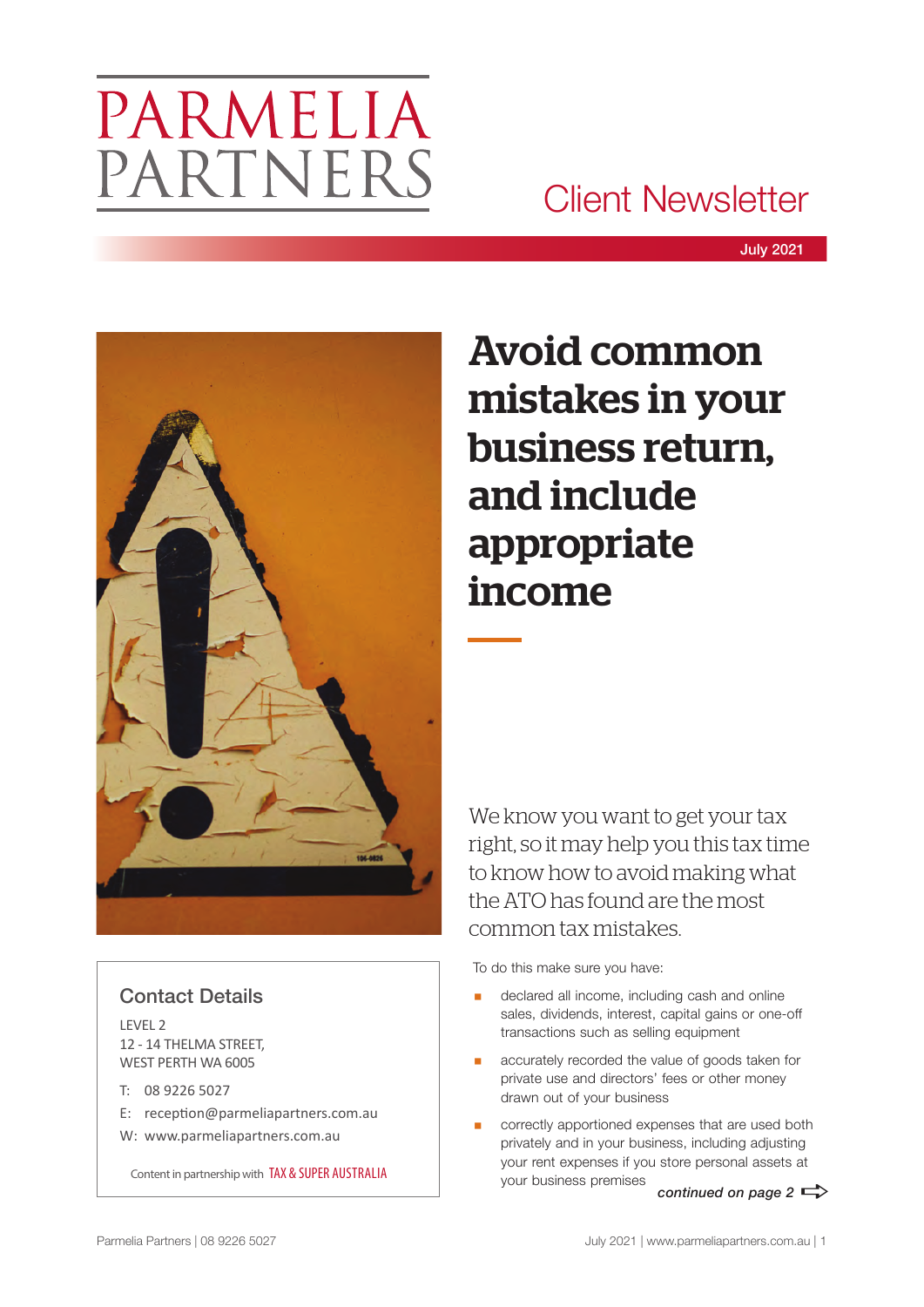a*Avoid common mistakes ... cont*

- § only claimed expenses you're entitled to claim (for example capital improvements can't be written off as a repair)
- § correctly claimed any business losses.

It's important to have good records that are up to date. It can help to have a dedicated business bank account to help keep business transactions separate from your other finances.

### WHAT TO INCLUDE IN YOUR BUSINESS'S ASSESSABLE INCOME

When calculating your business's assessable income, include:

- all gross income (before tax) from your everyday business activities, including sales made over the internet, income from sales (cash and electronic) and foreign income. Gross income doesn't include goods and services tax (GST).
- all other business income that is not part of your everyday business activities, including changes in the value of trading stock, capital gains, isolated transactions intended to make a profit, and cash prizes for your business.

#### CASH INCOME

If your business receives cash payments for goods or services, the ATO will expect you to declare them as assessable income. Included here are:

- all your cash earnings
- income your business earned through coupons, vouchers or gift cards
- § income your business deposited into a mortgage or private credit card
- bank interest, dividends, franking credits, etc.

Note that the ATO's data matching analysis and forensic capabilities have developed into a very sophisticated toolkit, making cash payments more visible to it than ever before. For example, it can identify people who may be running a part of their normal business activities "off the books" and avoiding tax obligations.

### COMMISSIONS, INVESTMENT EARNINGS, GRATUITIES, COMPENSATION PAYMENTS

If you receive commissions, investment earnings (such as dividends), gratuities or compensation payments as part of your business activities, include these amounts as assessable income. These payments include:

- § commission income
- royalties, such as payments when other entities use your patent
- incentive payments, such as a cash payment to lease business premises
- interest on business investments, and interest on overpayment or early payment of tax
- § dividends and franking credits (from company tax already paid) on business investments
- rental income from property owned by your business
- lease payments and hire charges (if you are in the business of hiring out assets)
- tips and gratuities, including cash or electronic payments
- compensation, such as workers compensation, payments for trading stock losses, business interruptions or contract cancellations
- recovered bad debts for which you have received a tax deduction.

### INCOME NOT PART OF EVERYDAY BUSINESS **ACTIVITIES**

Your business may receive income that is not part of your everyday business activities. These amounts must also be included in your business's assessable income at the end of the income year.

These sources of income can include:

- § disposal of non-trading stock assets
- taking some trading stock for your own use
- sale of goods or services in return for something other than money

*continued overleaf*  $\Rightarrow$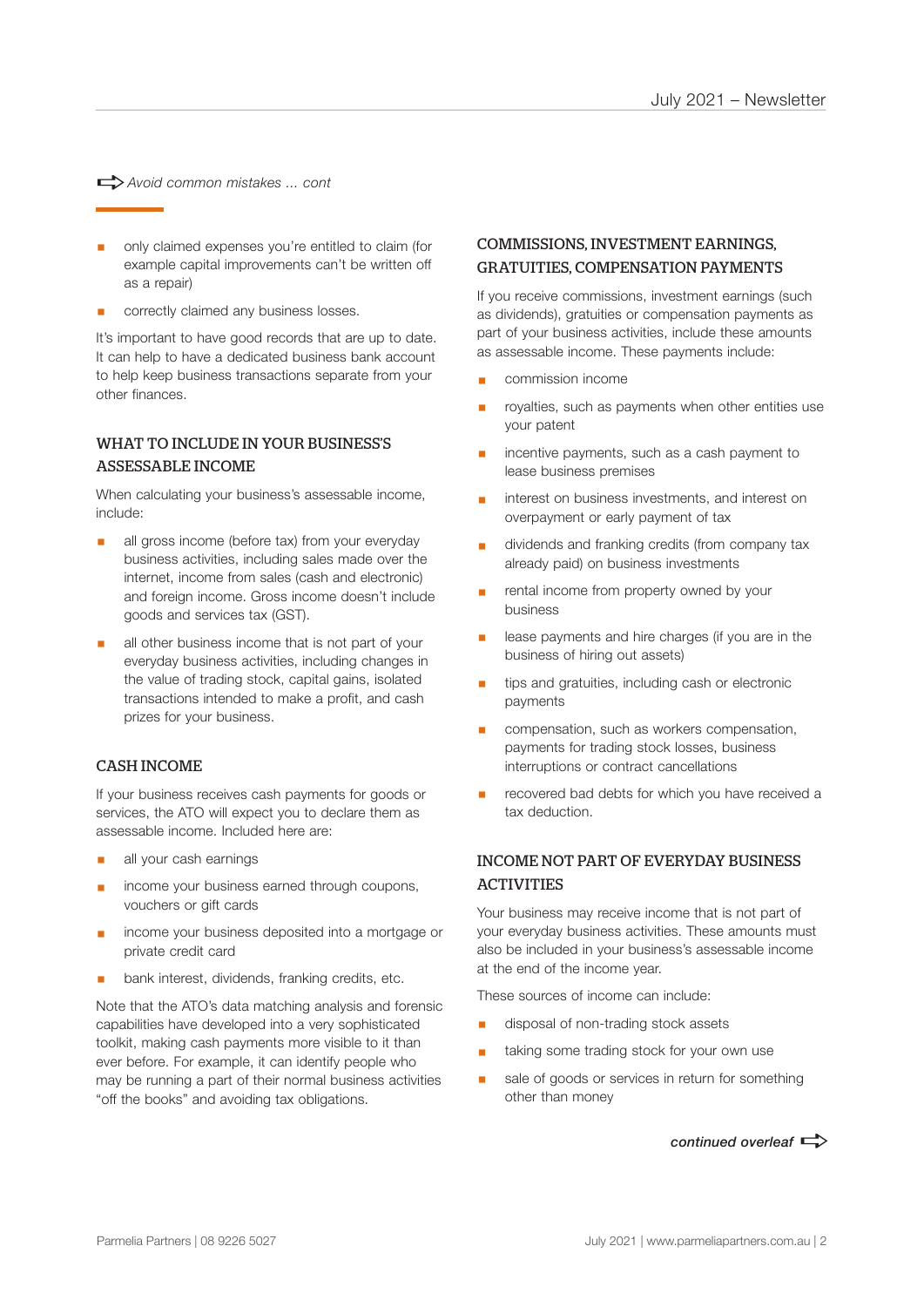a*Avoid common mistakes ... cont*

- increase in trading stock value
- isolated transactions intended to make a profit
- § business prizes or awards
- § payments from insurance claims.

#### GOVERNMENT PAYMENTS

A number of federal, state and territory government grants and payments have been made available to businesses in response to recent natural disasters and COVID-19. Only those grants and payments that are "assessable income" will need to be included.

These payments include:

- fuel tax credits or product stewardship (oil) benefit
- wine equalisation tax producer rebate
- § JobKeeper payments (COVID-19)
- § Supporting Apprentices and Trainees wage subsidy (COVID-19)
- excise refund scheme for alcohol manufacturers
- grants, such as an amount you receive under the Australian Apprenticeships Incentives Program
- § subsidies for carrying on a business.

Note well that you should not include the following grants and payments:

- cash flow boost payments (COVID-19 this is "nonassessable, non-exempt" income)
- § government grants and payments that are tax-free.

#### CAPITAL GAINS AND LOSSES

Capital gains or losses can occur when you dispose of a business capital asset by way of sale, gift, transfer, destruction, surrender, or other means. Business capital assets are all assets your business owns.

However, you can only generally make a capital gain or loss on particular assets, such as your business premises, land, goodwill, or rights or licences. You can't generally make a capital gain or loss on your trading stock. CGT generally doesn't apply to depreciating assets, such as tools or motor vehicles that you use in your business.

In certain circumstances, the following discounts apply to CGT:

- Individuals or trusts qualify for a 50% discount if they hold an asset for at least 12 months before disposing of it. This means you include only 50% of the capital gain in your assessable income.
- § Companies aren't entitled to a CGT discount.
- Partnerships don't pay tax on capital gains. Instead, the individual partners determine their share of the capital gain, when working out their net capital gain, and include it in their personal assessable income.
- If you're a small business that owns active assets, you may also be eligible for the small business CGT concessions (ask this office about these).  $\blacksquare$

This information has been prepared without taking into account your objectives, financial situation or needs. Because of this, you should, before acting on this information, consider its appropriateness, having regard to your objectives, financial situation or needs.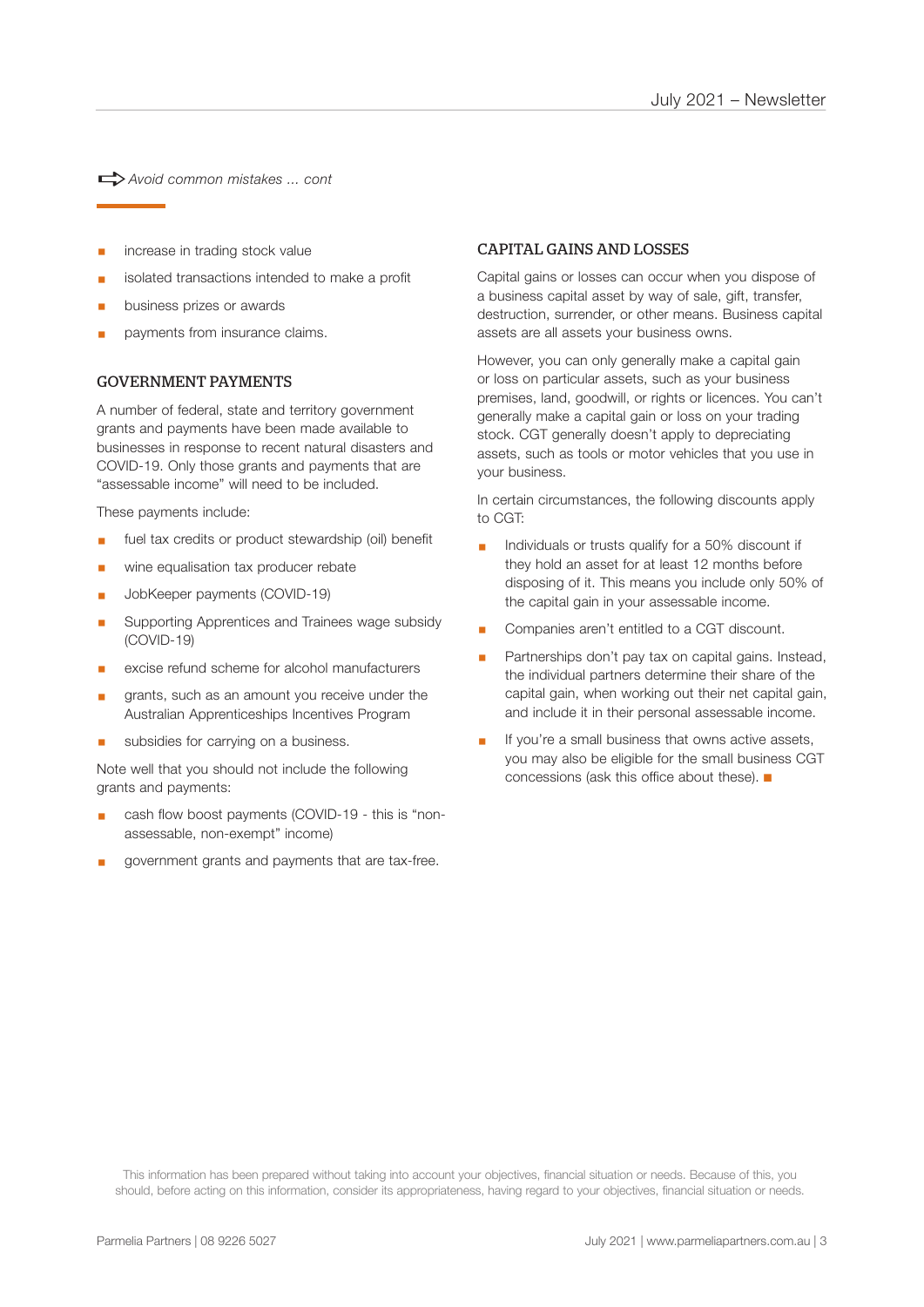# Getting deductions for clothing and laundry expenses right

The ATO allows certain taxpayers to claim a deduction for the cost of buying and cleaning occupation-specific clothing, items of protective wear and for certain unique, and usually distinctive, uniforms.

To claim a deduction it is generally expected that you will be able to provide evidence that you purchased the clothing concerned, and will have you will be able to provide evidence that you diary records or other evidence of your cleaning costs.

If you receive an allowance from your employer for clothing, uniforms, laundry or dry-cleaning, it will be necessary to show the amount of this allowance on your tax return.

#### OCCUPATION-SPECIFIC CLOTHING

You can claim for clothing that is specific to your occupation and is not everyday in nature. Generally this sort of clothing also allows the public to easily recognise your occupation — such as the checked pants a chef wears.

But the ATO will resist allowing claims made for the cost of purchasing or cleaning clothes you bought to wear for work but that are not specific to your occupation for example, the black trousers and white shirt generally preferred by waiters or bartenders, or an office worker's suit and tie.

#### PROTECTIVE CLOTHING

You can claim for clothing and footwear that you wear to protect yourself from the risk of illness or injury that may arise from your income-earning activities, or from the environment in which you are required to carry out these activities.

To be considered "protective", the items must provide a sufficient degree of protection against that risk. Therefore protective clothing includes:

- fire-resistant and sun-protection clothing
- high-visibility vests
- non-slip nurse's shoes
- rubber boots for concreters
- steel-capped boots, gloves, overalls, and heavy-duty shirts and trousers
- overalls, smocks and aprons you wear to avoid damage or soiling to your ordinary clothes during your income-earning activities.

Ordinary clothes (such as jeans, drill shirts, work shorts, trousers, socks, closed shoes) are not regarded as protective clothing if they lack protective qualities designed for the risks of your work.

The ATO generally disallows claims for the cost of purchasing or cleaning ordinary clothes that you wear for work that may also serve to protect the wearer. For example, you can't claim for normal, closed shoes, even though by wearing them you will protect your toes and feet.

*continued overleaf*  $\Rightarrow$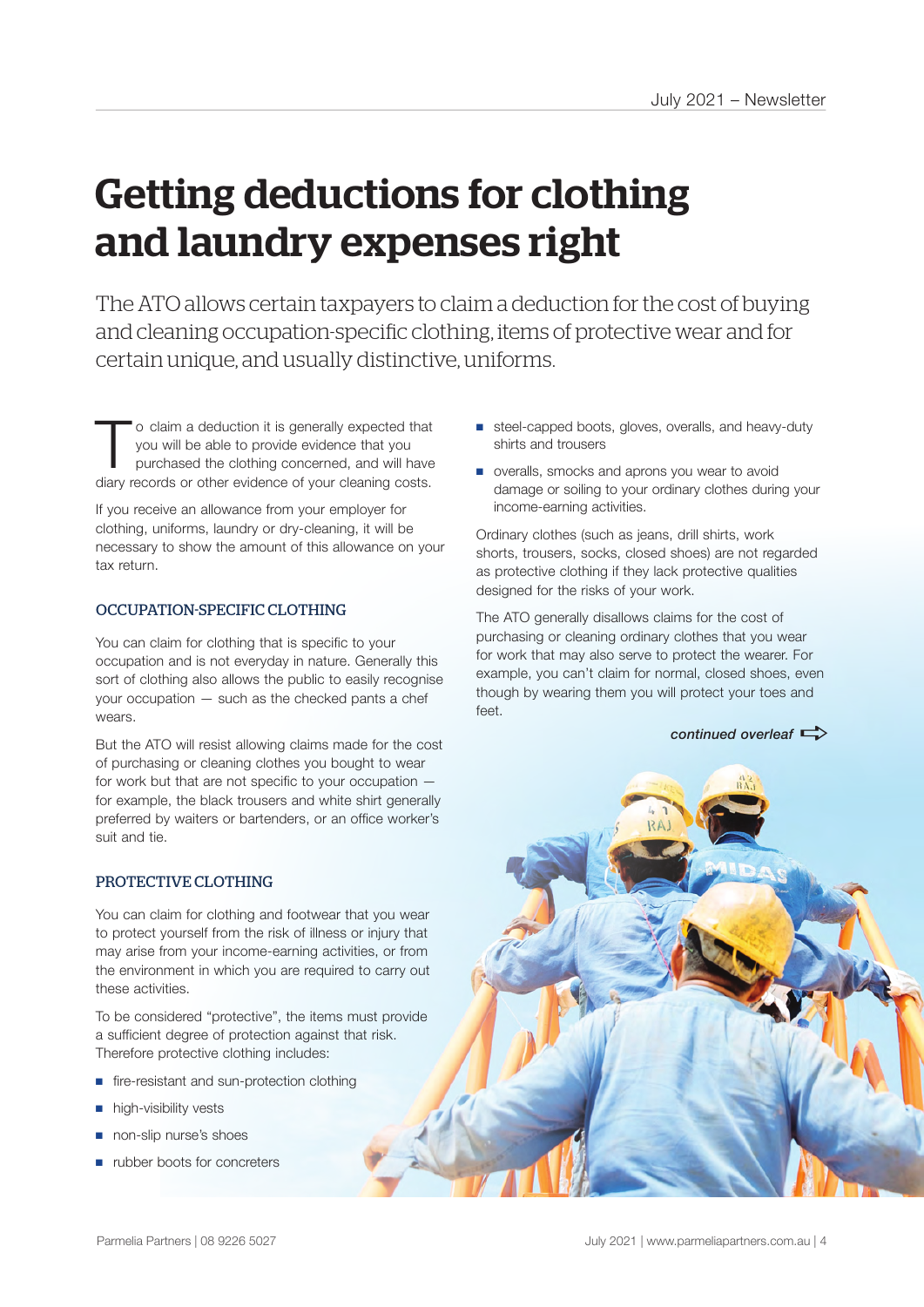a*Getting deductions for clothing and laundry expenses right cont*

#### WORK UNIFORMS

Generally, you can make a claim for a uniform (either compulsory or non-compulsory) that is unique and distinctive to the organisation you work for.

Clothing is unique if it has been designed and made specifically for an employer. Clothing is considered distinctive if it has the employer's logo permanently attached and items are not available to the public.

Claims are generally disallowed that are for the cost of purchasing or cleaning a plain uniform (that is, neither unique nor distinctive).

#### Compulsory work uniform

Compulsory work wear is a set of clothing that identifies you as an employee of an organisation with a strictly enforced policy that makes it compulsory for you to wear the uniform while you're at work.

You may also be able to claim a deduction for shoes, socks and stockings where they are an essential part of a distinctive compulsory uniform and where their characteristics (colour, style and type) are specified in your employer's uniform policy.

You may be able to claim for a single item of distinctive clothing, such as a company shirt or jumper, if it's compulsory for you to wear it at work.

#### Non-compulsory work uniform

You can't claim expenses incurred for non-compulsory work uniforms unless your employer has registered the design with AusIndustry. Shoes, socks and stockings can never form part of a non-compulsory work uniform, and neither can a single item such as a jumper.

#### CLEANING OF WORK CLOTHING

You can claim the costs of washing, drying and ironing eligible work clothes, or having them dry-cleaned. It will be expected however for you to have written evidence, such as diary entries and receipts, for your laundry expenses if both:

- the amount of your claim is greater than \$150, and
- your total claim for work-related expenses exceeds \$300 (excluding car, meal allowance, award transport payments allowance and travel allowance expenses).

If the amount seeking to be claimed is less than the above, and you don't need to provide written evidence for your laundry expenses, you may use a reasonable basis to work out your claim. For washing, drying and ironing you do yourself, the ATO considers that a reasonable basis for working out your laundry claim is:

- \$1 per load (this includes washing, drying and ironing) if the load is made up only of work-related clothing, and
- 50 cents per load if other laundry items are included.

If you choose a different basis to work out your claim, you may be asked to explain that basis to the ATO.

#### DRY-CLEANING EXPENSES

You can claim the cost of dry-cleaning work-related clothing. If your *total* claim for work-related expenses exceeds \$300 (not including car, meal allowance, award transport payments allowance and travel allowance expenses), you must have written evidence to substantiate your claim.

The deductibility of clothing and uniform expenses can be tricky – contact this office if you require assistance.  $\blacksquare$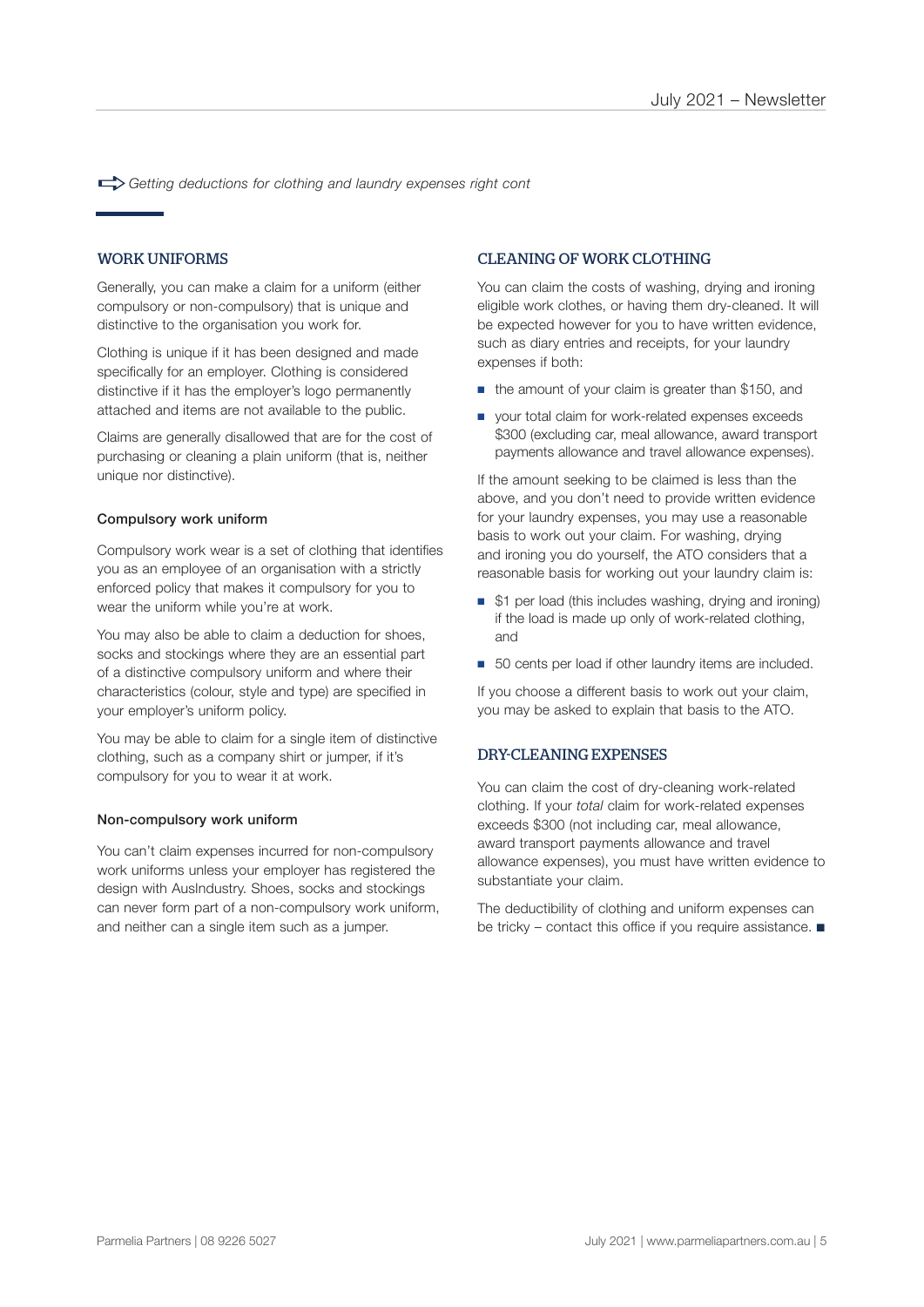# Steps to take when winding up your SMSF

There will most likely come a time when your SMSF will need to be wound up, with a change in members, the fund's finances, perhaps separation or other family causes among the many reasons why winding up the fund becomes necessary.

The many reasons people may find it necessary to wind up an SMSF could include:

- there are no members left they may have passed away or rolled benefits into other funds
- there are no assets left the SMSF may have paid members all of their benefits
- divorce a marriage breakdown may force husband and wife members to split the fund's assets and may affect the ability of members to effectively undertake their trustee obligations
- insufficient funds there is not enough money in the fund to keep covering running costs
- § old age trustees' circumstances may have changed in a way that has affected their capacity to effectively manage an SMSF, which can be complex and constantly requires a significant investment of time and expertise
- death where there is only one member, their legal personal representative will be required to pay out all benefits as per the trust deed or death benefit nomination. Where there is more than one member, other members may not wish to continue the fund.

Once the decision to wind up an SMSF has been made, it is always a good idea to sit down and read your trust deed, as it may contain vital information about winding up your fund. And remember, once a fund is wound up, it cannot be reactivated.

### THE NECESSARY STEPS

You need to let the ATO know within 28 days of the fund being wound up. This is best done in writing, to ensure a record is made, but you must include:

- § the name of your SMSF
- its Australian business number (ABN)
- § your name and contact details, and
- the date you wound up your SMSF.

You will also need to deal with member benefits, and will have to make sure that:

- you deal with members' benefits according to the superannuation law and the trust deed
- § you obtain market value balances of all related accounts

*continued overleaf*  $\Rightarrow$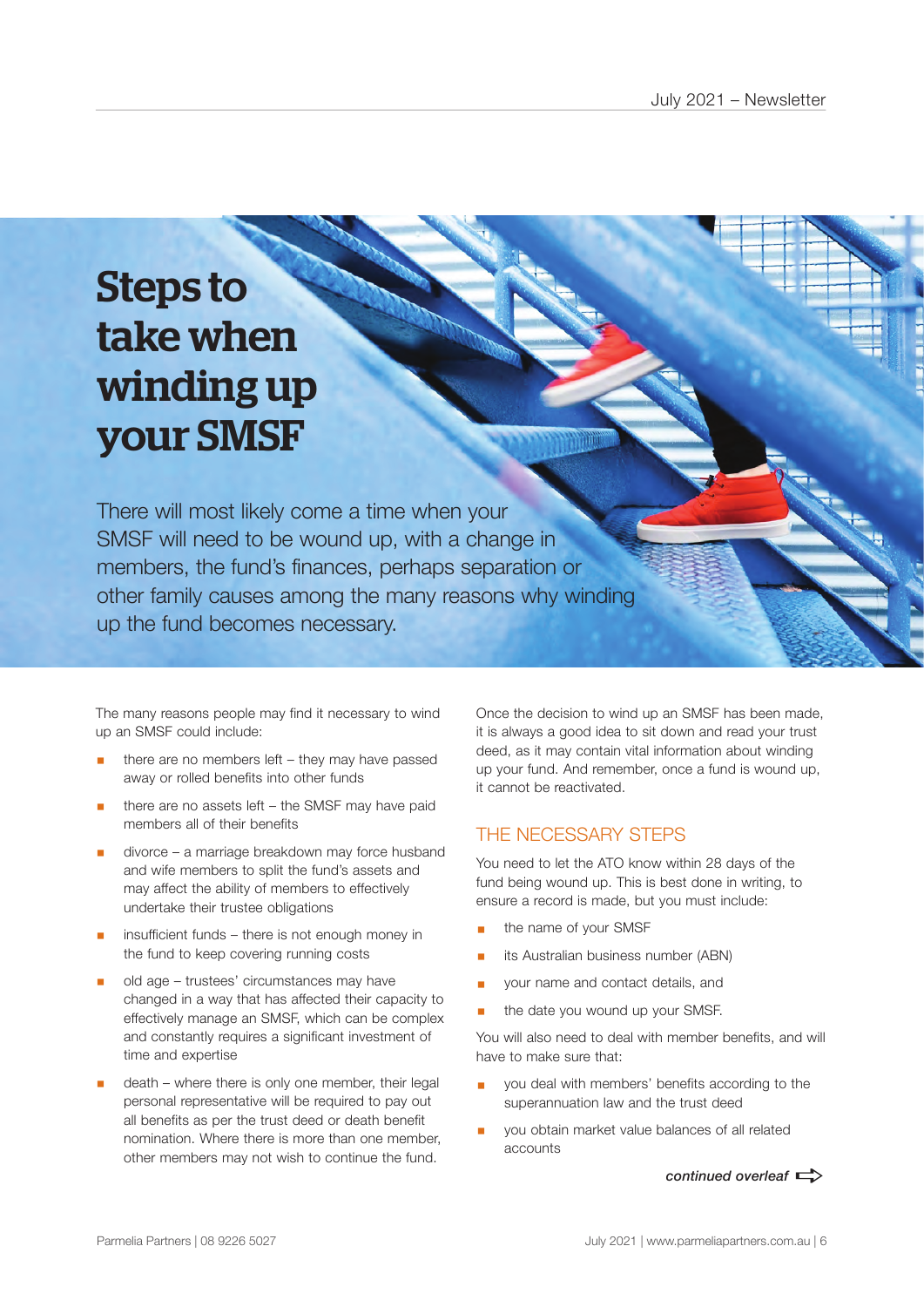$\Rightarrow$  Steps to take when winding up your SMSF ... cont

- you ensure all SMSF assets have been sold and member contributions dealt with in accordance with the trust deed and superannuation laws
- § you ensure all proper steps are taken to transfer ownership and title of any assets
- § you decide whether any corporate trustees in your fund wish to deregister with the Australian Securities and Investments Commission (ASIC), and
- § your fund has no assets left once it has been wound up.

But remember, if you have wound up your fund but you, as a member, have not met a condition of release – retirement, transition to retirement, or reaching an eligible age – you cannot access your superannuation. Your superannuation needs to be rolled over into another regulated superannuation fund. Remember, there are serious legal penalties for accessing your superannuation benefits before you are legally allowed.

Advice may be required on the potential capital gains tax (CGT) implications for your SMSF on the disposal of assets to enable the payment of benefits or the rollover of benefits to another fund.

When winding up your fund, you will need to have an audit completed by an approved SMSF auditor before you can lodge your final SMSF annual return. Also any outstanding tax liabilities will need to be paid at this time and lodge any outstanding returns from previous years.

It is important to wind up your fund correctly. If you fail to carry out these reporting responsibilities, you may be the focus of compliance activities and you may be subject to penalties.

After meeting all of your tax responsibilities, the ATO will send you a confirmation letter stating that it has cancelled your SMSF's ABN and closed your SMSF's record on its systems.

### TAX IMPLICATIONS

The most common tax issues are outlined below.

#### **Unrealised capital gains**

If an asset(s) of the fund has been held over a long period, a capital gain (or loss) event would be triggered upon disposal where the SMSF is in accumulation phase.

If the fund is wound up and a net capital gain arises, the fund will have significant taxation liabilities which, in effect, will reduce the members' overall superannuation balance.

#### **Significant realised/unrealised capital losses**

Alternatively, the reverse is that the fund may realise a capital loss during the wind-up process. While these capital losses can be added to the capital losses carried forward from previous years and offset against any current year capital gains, any residual capital losses that are not utilised during the wind-up process will be wasted. Because they cannot be transferred to another person (member or beneficiary) or entity (another superannuation fund), the benefit from any remaining unused capital losses will be lost once the fund is wound up.

#### **Carried forward income tax losses**

Some SMSFs can have carried forward income tax losses (because they could not claim any tax deductions that exceeded their income) that could be used to offset any future taxation liability of the fund. Unfortunately, as with capital losses, the benefit of using up its carried forward income tax loss will be lost upon wind up.  $\blacksquare$